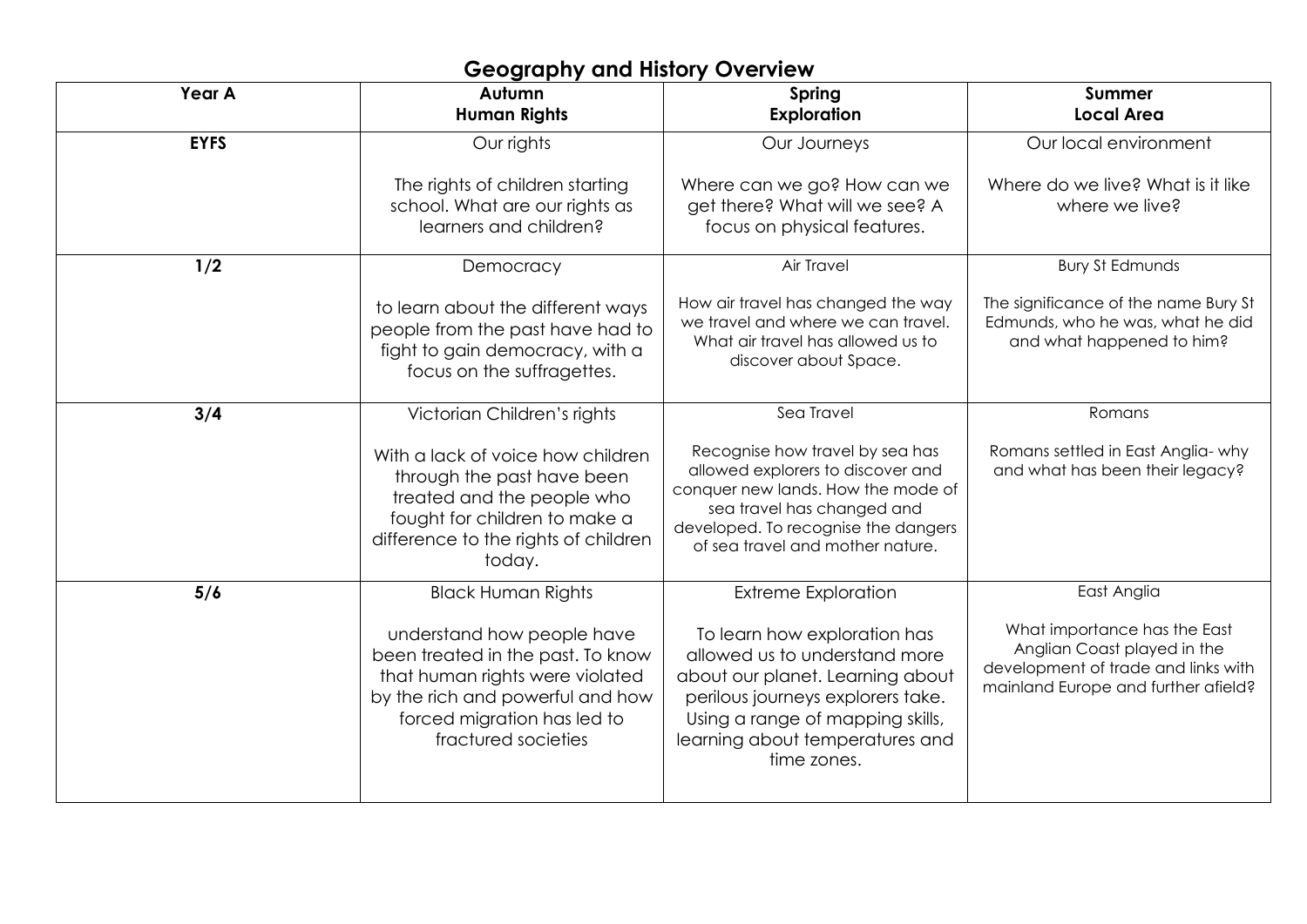## **Geography and History Overview**

| Year B      | Autumn<br><b>Monarchs</b>                                                                                                                          | Spring<br>Technology                                                                                                                                                                                                                                                                                             | <b>Summer</b><br><b>Global Warming</b>                                                                                            |
|-------------|----------------------------------------------------------------------------------------------------------------------------------------------------|------------------------------------------------------------------------------------------------------------------------------------------------------------------------------------------------------------------------------------------------------------------------------------------------------------------|-----------------------------------------------------------------------------------------------------------------------------------|
| <b>EYFS</b> | Kings and Queens                                                                                                                                   | Space                                                                                                                                                                                                                                                                                                            | Looking after our environment                                                                                                     |
|             | What does it mean to be a<br>Monarch? Where do Monarchs<br>live? How are Monarchs portrayed<br>in stories?                                         | What's it like on the moon? How<br>would we get there? Does<br>anyone live there?                                                                                                                                                                                                                                | How Humans affect the planet and<br>how we can make positive changes<br>in our own environment.                                   |
| 1/2         | Did Monarchs from the Past make the<br>best decisions?                                                                                             | Toys                                                                                                                                                                                                                                                                                                             | Our melting Planet                                                                                                                |
|             | What the role of a monarch is, and<br>how monarchs have behaved in the<br>past with a focus on the great fire of<br>London and the gunpowder plot. | The chronology of toys that<br>grandparents played with, how<br>materials used have changed and<br>why and how children's choice of toy<br>has developed to present day                                                                                                                                          | How the polar ice caps have<br>changed due to global warming over<br>the last 200 years. Who and what is it<br>affecting and how? |
| 3/4         | The rise and fall of the British Empire<br>Victoria's reign as an Empress of the<br>British Empire and the legacy left<br>behind.                  | <b>Buildings and Construction</b><br>How early civilisations were ahead of<br>their times and how structures and<br>tools have progressed to present day<br>and with a focus on stone age and<br>Stonehenge as well as the irrigation of<br>the river Nile for food purposes and<br>the building of the pyramids | <b>Our Polluted Oceans</b><br>The journey of a plastic bag and how<br>this damages marine life and the<br>water cycle.            |